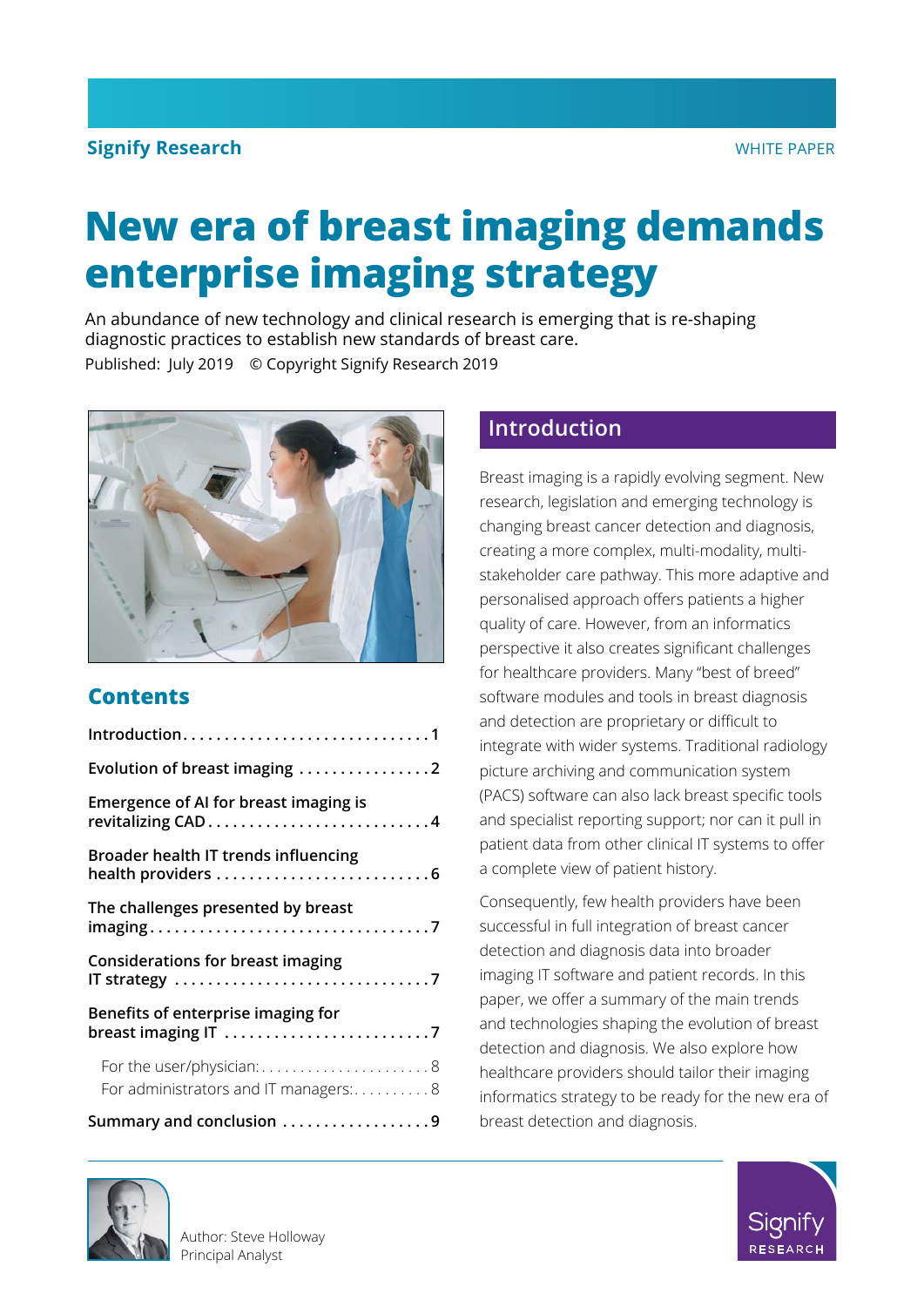## <span id="page-1-0"></span>**Evolution of breast imaging**

The diagnosis and treatment of breast cancer has improved markedly in the last two decades, supported by the emergence of a broad array of new diagnostic technologies. 2D Digital Mammography is an established base standard in terms of both screening and diagnosis for breast cancer today, with use across almost all mature healthcare markets. However, substantial clinical research in the last decade has identified the limitations of 2D digital mammography for some patient demographics and made clear that the "one-size-fits-all" approach has its limitations. Breast density has been identified as a major factor in the effectiveness of standard 2D digital mammography in diagnosis, prompting many healthcare providers to look to implement more adaptive and personalised diagnostic pathways. These often include using many different supplemental modalities, namely Digital Breast Tomosynthesis (DBT), conventional ultrasound, Automated Breast Ultrasound (ABUS) and Magnetic Resonance Imaging (MRI).

Recent examples of this change are evident in several markets. In the USA, it has now become mandatory in 38 states to notify women of their breast density after a mammogram, with many health systems going much further in terms of

informing women about the potential impact of breast density on the effectiveness of different imaging types in both screening and diagnosis. In Europe, MRI is also being offered as an addition to conventional 2D mammography for high risk patients in some countries, namely Austria and Italy and is also being assessed for use elsewhere. Moreover, as awareness of risk-based adaptive imaging for breast cancer diagnosis increases, use of ultrasound and MRI will also rise.

Large-scale clinical studies are also assessing the potential of personalised breast imaging, especially assessing adaptive diagnostic pathways for "high risk" patients. Some of the most high profile studies include MyPeBS (1) (targeting 85,000 participants across five European countries), WISDOM (2) (targeting 100,000 participants, risk-based screening approach based on genomics and breast density, with highest risk receiving mammogram and MRI in the USA) and the DENSE trial (3) (30,000 participants, focus on supplemental use of MRI for women with extremely dense breasts, Netherlands).

- **1. MyPeBS:** [mypebs.eu/](http://mypebs.eu/)
- **2. WISDOM:** [wisdom.secure.force.com/portal/](http://wisdom.secure.force.com/portal/)
- **3. DENSE:** [www.juliuscenter.com/dense/nl-nl/](http://www.juliuscenter.com/dense/nl-nl/welkom/welkom) [welkom/welkom](http://www.juliuscenter.com/dense/nl-nl/welkom/welkom)

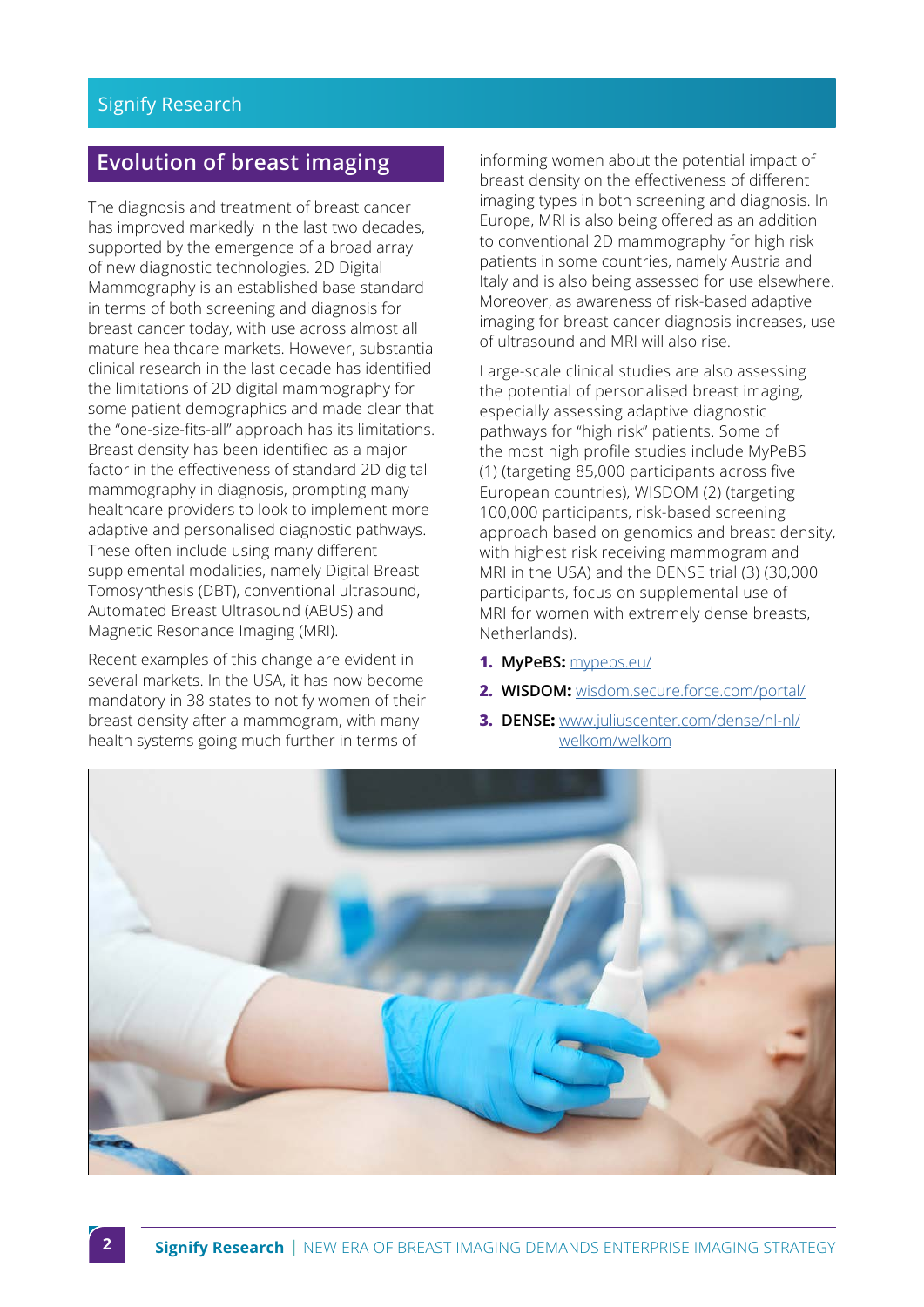The wider use of different hardware and software used in "adaptive" breast cancer detection and diagnosis provides an opportunity to improve care standards for healthcare providers. This

technology is also more widely available on the market today. Below, we have provided a summary of most commonly used imaging modalities in use for breast cancer detection and diagnosis today.

| <b>Technology</b>                                                | <b>Screening/diagnosis</b>                                                                                                                                | <b>Maturity of use</b>                                                                                                                                         | <b>Assessment</b>                                                                                                                                                                                 |
|------------------------------------------------------------------|-----------------------------------------------------------------------------------------------------------------------------------------------------------|----------------------------------------------------------------------------------------------------------------------------------------------------------------|---------------------------------------------------------------------------------------------------------------------------------------------------------------------------------------------------|
| <b>2D Digital</b><br>mammography<br>(2D FFDM)                    | Both; most common<br>screening modality<br>worldwide; also used<br>heavily in diagnostics<br>follow up.                                                   | Mature; widespread<br>adoption in almost<br>all mature healthcare<br>markets; partial<br>adoption in emerging<br>markets.                                      | Most commonly used<br>in screening, widely<br>established as clinical<br>"standard" for diagnosis.<br>Proven limitations in<br>sensitivity for women in<br>higher breast density<br>categories.   |
| <b>3D Digital</b><br>breast<br>tomosynthesis<br>(DBT)            | Both; still nascent<br>in screening but<br>increasingly common<br>in diagnosis; emerging<br>variations (compound<br>view, "HD" tomosynthesis<br>emerging. | Increasingly common<br>in mature healthcare<br>markets for diagnosis;<br>screening uptake still<br>nascent.                                                    | Growing evidence of<br>improved sensitivity<br>and specificity over<br>2D mammography,<br>especially in higher<br>breast densities. Longer<br>reading times common<br>seen as barrier.            |
| <b>Conventional</b><br>ultrasound<br>(US Diag.)                  | Predominantly used for<br>diagnosis and/or biopsy.                                                                                                        | Widespread in<br>diagnosis; limited<br>adoption in screening.                                                                                                  | Commonly used in<br>diagnostic follow up and<br>for biopsy guidance;<br>lack of reproducibility of<br>results seen as restrictive.<br>Highly dependent<br>on user training and<br>interpretation. |
| <b>Automated</b><br><b>Breast</b><br><b>Ultrasound</b><br>(ABUS) | Targeted as<br>supplemental option<br>to mammography in<br>screening.                                                                                     | Adoption relatively<br>slow; growing support<br>in regions with<br>high proportion of<br>population with dense<br>breasts, especially<br>Asia Pacific markets. | Offers reproducibility<br>over conventional<br>ultrasound and growing<br>evidence to support<br>accuracy above 2D<br>mammography in high<br>breast density women.                                 |
| <b>MRI</b>                                                       | Diagnosis; screening in a<br>few select countries.                                                                                                        | Increasingly common<br>in "high-risk" patients<br>as part of diagnosis;<br>under consideration<br>in many markets.                                             | Gold standard; growing<br>sup-port for more<br>widespread use,<br>especially in high risk<br>women. Cost and<br>availability of MRI main<br>barrier.                                              |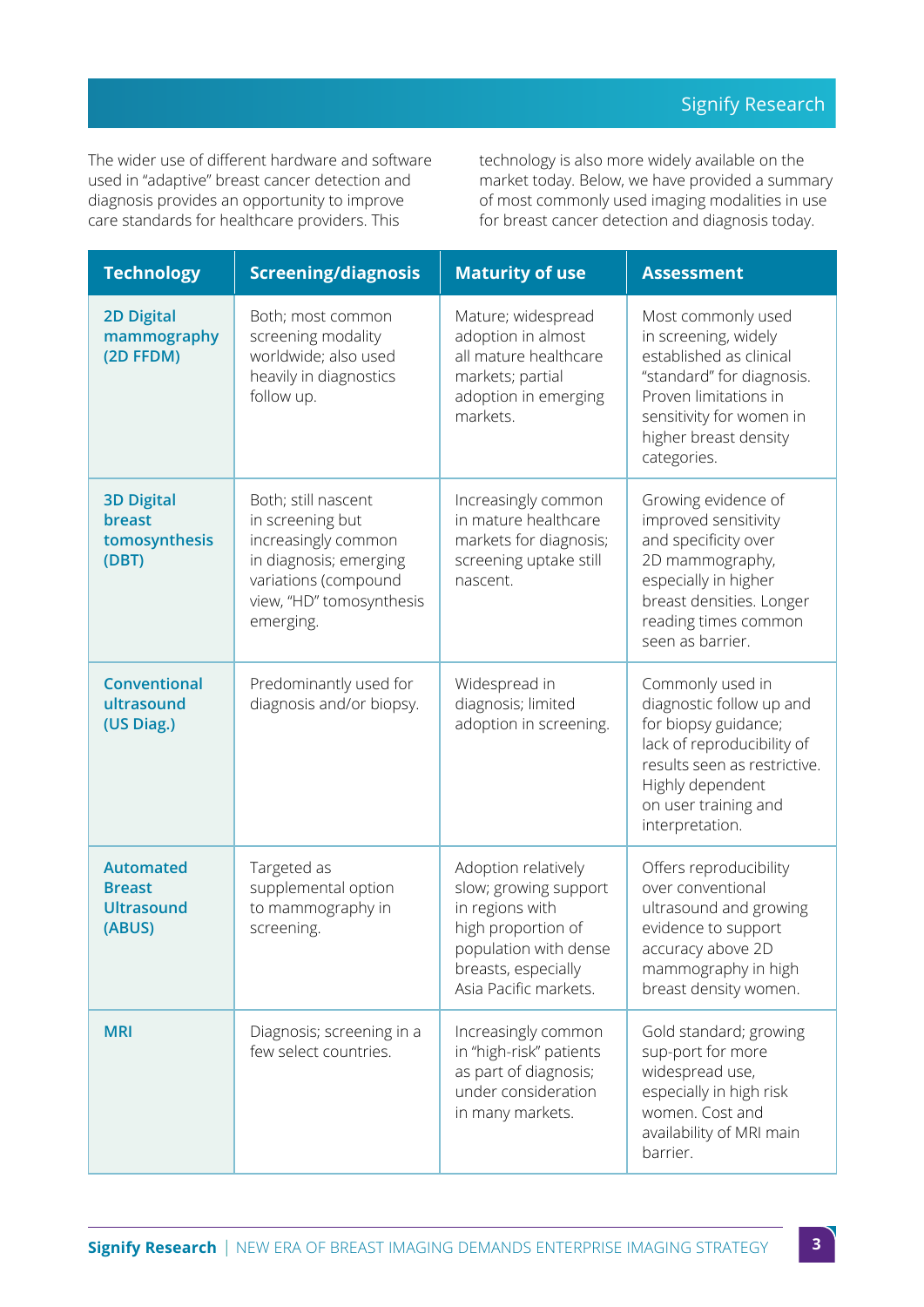#### <span id="page-3-0"></span>Signify Research



#### **Chart 1** Market Size and Forecast - Breast imaging modalities (\$ Revenues)

As these figures demonstrate, the range of imaging hardware in use or under assessment for use in breast detection and diagnosis today is expanding and increasingly complex. Health providers are consequently under pressure evolve and adapt their diagnostic pathways to meet these new standards of care and to remain competitive versus their peers.

## **Emergence of AI for breast imaging is revitalizing CAD**

It is not just imaging hardware that is also drastically changing the breast imaging sector – the growing availability of dedicated software, much of it using artificial intelligence (AI), is also rapidly changing the diagnosis and detection of breast cancer.

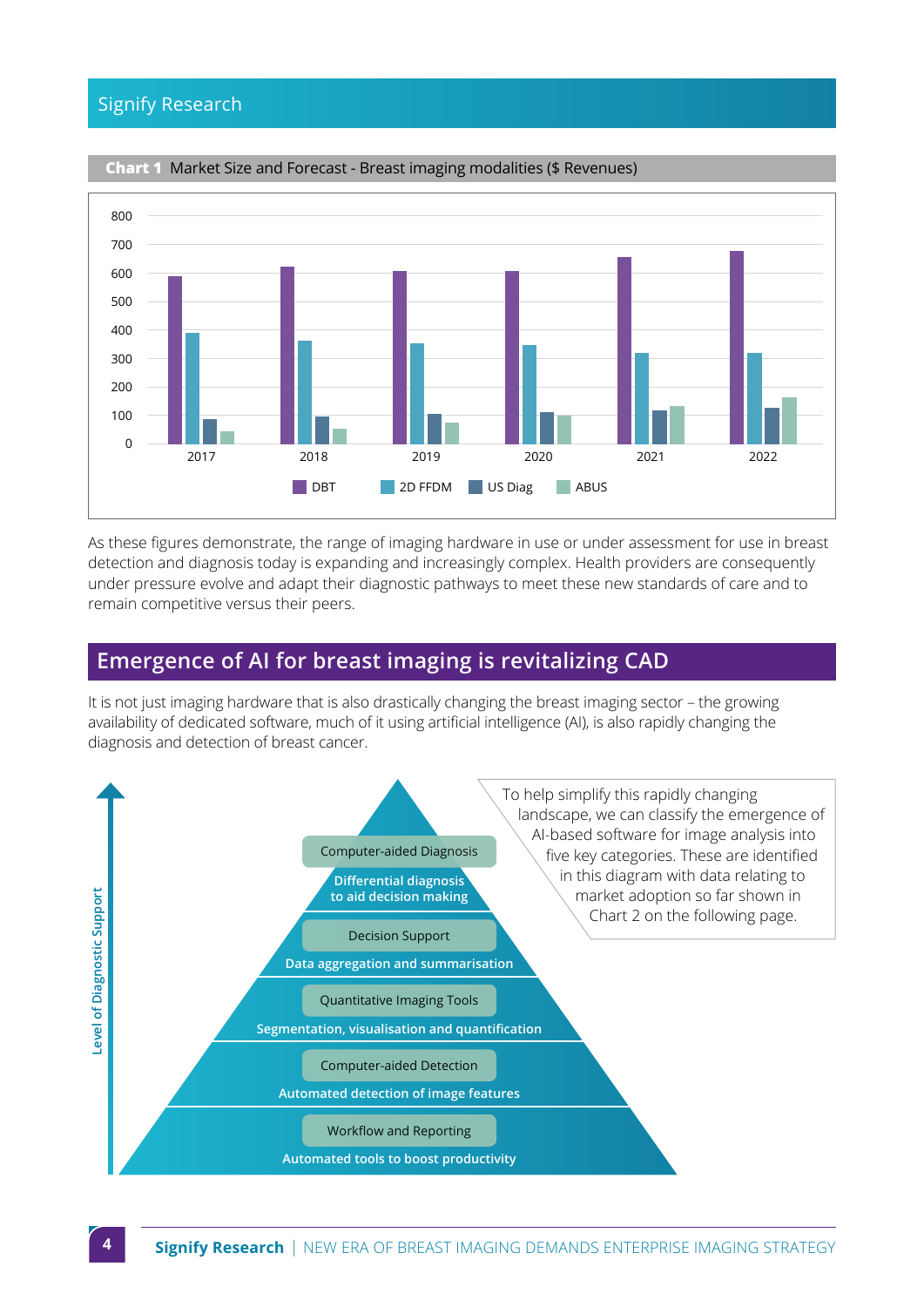

As the data on this page shows, there is already an established market for AI-based breast image analysis software, predominantly in the US. In fact, most breast imaging centres in the US already use some form of breast cancer detection software. However, the market has largely failed to take-off outside of the US, mainly due to the limitations of early generation AI-based products. That is poised to change following the introduction of solutions with improved detection accuracy. Use of

new artificial intelligence techniques has sparked renewed investment and research into breast software, both in the US and internationally.

Healthcare providers who had previously dismissed Computed Aided Detection (CAD) are now taking a second look; in our recent analysis, we forecast traditional CADe spending will more than triple worldwide by 2023. Moreover, the trend from fullfield digital mammography (FFDM) to digital breast tomosynthesis (DBT) is driving new investment in



**\* Some non-AI quantitative imaging tools, e.g. perfusion analysis, have transitioned to mainstream**

**\*\* Breast CADe has transitioned to mainstream in the US, but not in other regions**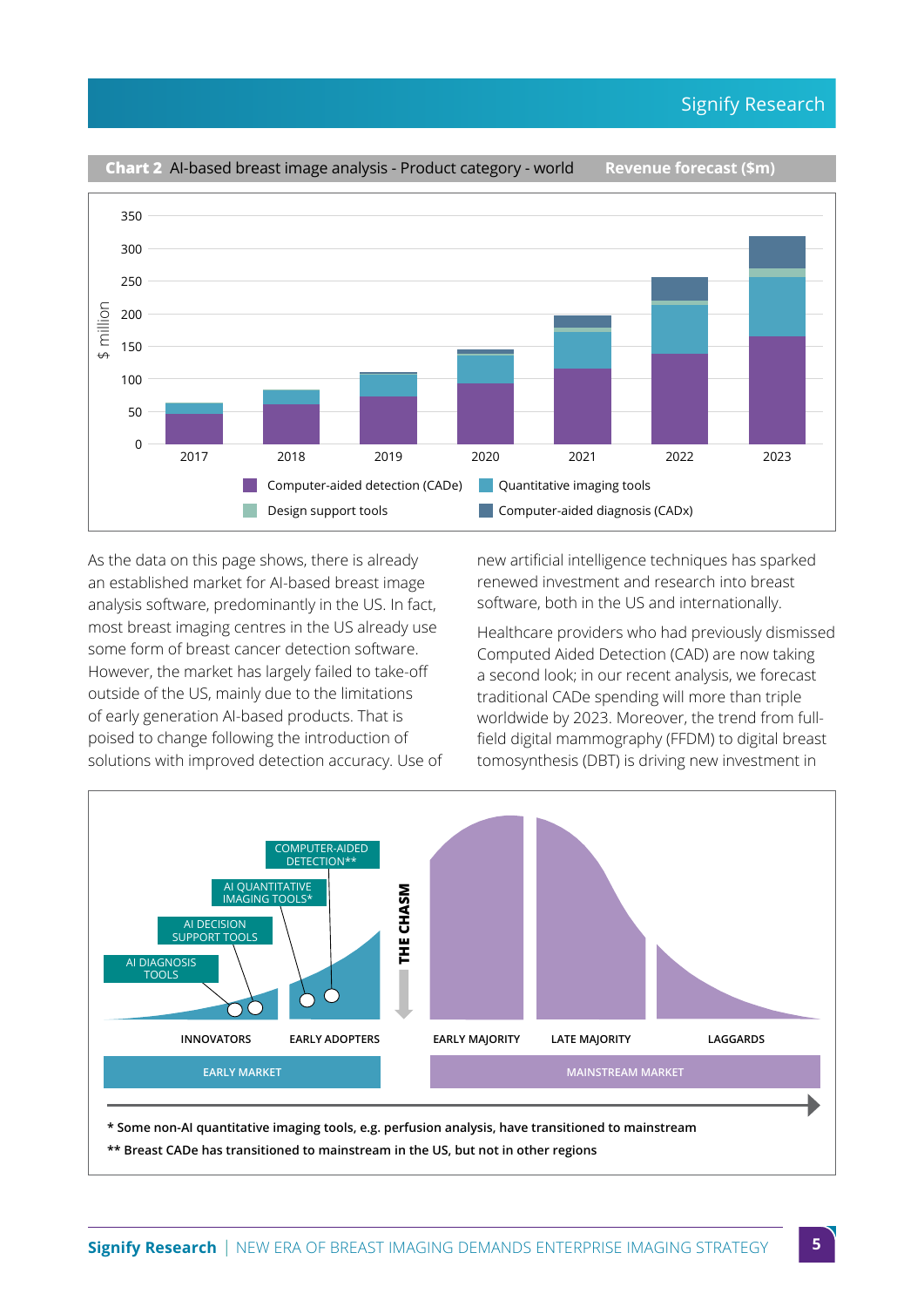#### <span id="page-5-0"></span>Signify Research



breast cancer detection software. Breast cancer detection software is mostly used as a second-read tool today. However, as the detection accuracy of the latest generation of deep learning products continues to improve, alongside the introduction of advanced functionalities such as predictive scoring for the likelihood of malignancy, the argument for using detection software for the primary read is getting stronger.

Soon we will also see a greater role for software in the diagnostic process, namely decision support and automated diagnosis tools. These tools will provide the radiologist with additional information to aid in diagnostic decision making, such as a predictive score for the likelihood of malignancy at suspicious locations, based on calcification and soft tissue findings. Products with this capability are already entering the market and as shown in Figure 1 are predicted to see significant uptake in the coming years, though it will be some time before they are in widespread use.

For healthcare providers, the rapid expansion in the number of breast detection software tools, many of which are from new start-up ventures, can be daunting. These tools also create challenges for integration, with many existing imaging IT platforms or traditional PACS systems unable to seamlessly embed this growing selection of tools

within their platforms. At the same time, with the expanded range of imaging hardware available, the task of integrating software solutions for different modalities from different vendors into an integrated platform has become far harder.

#### **Broader health IT trends influencing health providers**

Healthcare providers are also experiencing broad changes, both in terms of their organisations and the models of care being provided. Consolidation into larger networks has been the prevalent trend in many countries in recent years; amalgamation of breast imaging services across these networks has created interoperability and content exchange issues. This is worsened if proprietary hardware or software is being used at some breast imaging sites. Care models are also changing, driven by a changing reimbursement model focused on care outcomes and multidisciplinary care. This re-organisation and reform of healthcare systems further complicates adoption of more personalised and adaptive breast imaging services. Above all, it also places a high priority on breast imaging informatics solutions that are scalable, accessible and allow native integration and interfacing with a broad range of systems, hardware, software and tools.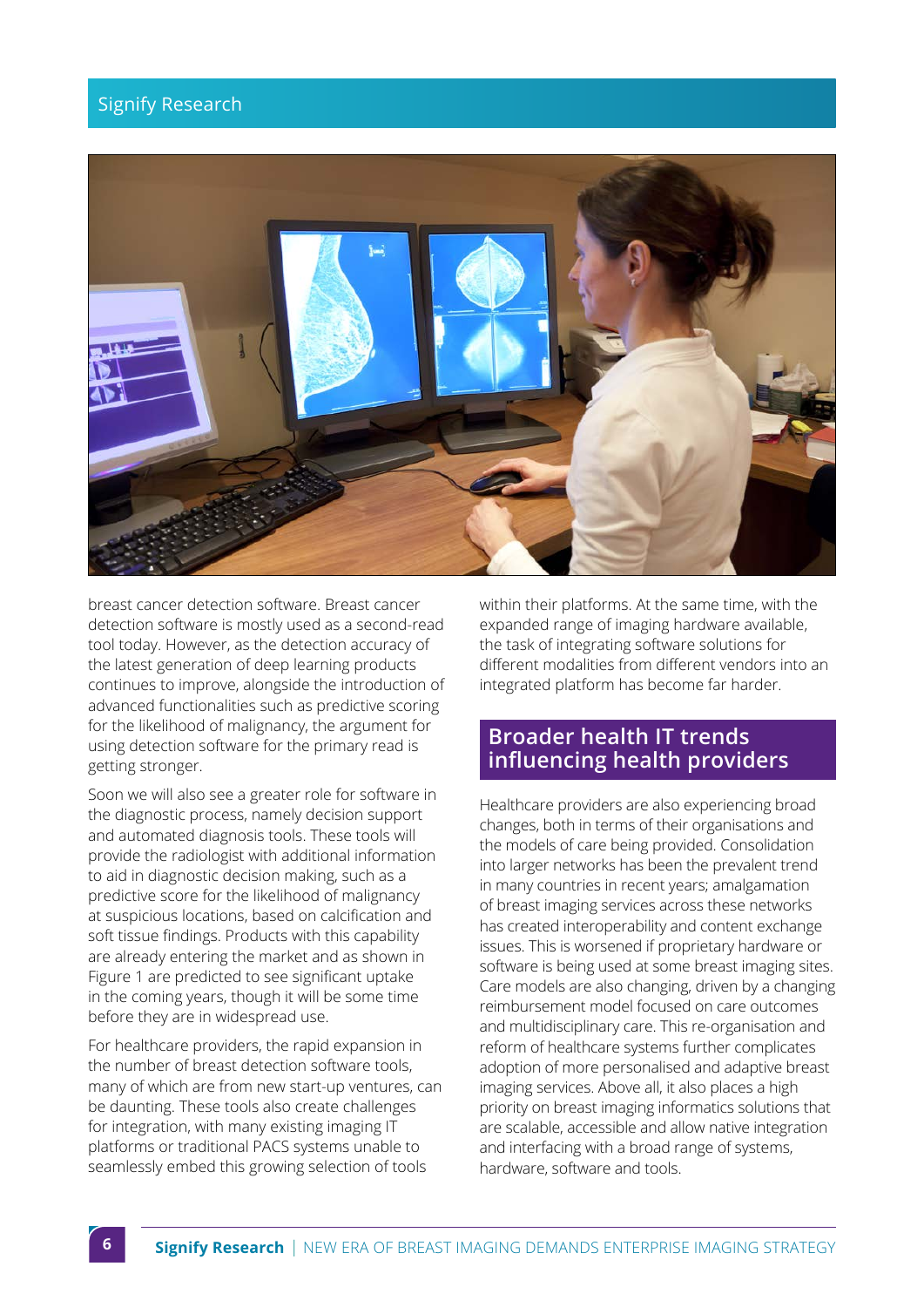## <span id="page-6-0"></span>**The challenges presented by breast imaging**

Integrating new technology and supporting multidisciplinary care teams use of diverse diagnostic information in breast diagnosis and detection is often overlooked by healthcare providers when planning for new informatics implementations. Some of the most common challenges from an interoperability, operational and access perspective have been outlined in the column on the right fo this page.

## **Considerations for breast imaging IT strategy**

So how should healthcare providers address these challenges?

The process of planning and implementing an IT strategy to support breast imaging services is dependent on a multitude of factors. The type of healthcare provider and variety of diagnostic stakeholders that require access are big influences. Existing imaging IT, hardware and other enterprise software such as Electronic Medical Records (EMR), are also big factors. Therefore, every implementation is slightly different and unique to the needs of each provider.

When deciding on potential strategies for IT platform implementation, there are two common approaches; a customised combination of standalone IT software and tools, or selection of a more centralised, single IT platform from a single vendor. Both approaches have benefits and tradeoffs for each health organisation. However, given the broader context of consolidated healthcare systems and growing demand for multi-disciplinary care in breast detection and diagnosis, we see growing evidence favouring centralised imaging IT platforms with an enterprise imaging strategy.

### **Benefits of enterprise imaging for breast imaging IT**

Adoption of an enterprise imaging strategy to support management of medical imaging and associated clinical content has rapidly

#### **INTEROPERABILITY**

- A wider variety of modalities used for breast imaging increases likelihood of multi-vendor soft-ware and imaging equipment at a single provider
- Greater diversity of images, views and tools required, especially new AI-based software
- Proprietary viewing software and dedicated workstations can lead to "lockin" of essential data
- Challenging integration with other imaging IT diagnostic and operational software
- Growing need for integration with local, regional and national patient record systems to access broader patient history within the diagnostic reading viewer.

#### **OPERATIONAL**

- Longer reading times for DBT and ultrasound scans compared to conventional mammography
- More complex and diverse reporting requirements
- Need for collaborative tools to support multidisciplinary care team care pathways
- Declining availability of reporting resources
- Increased bandwidth and performance capabilities required to handle DBT images.

#### **ACCESS**

- Need for users to switch between different workstations (physical or virtual) or open external applications
- Wider access requirements across a broader clinical stakeholder team
- Growing use of outpatient breast imaging services and co-ordination between outpatient and acute care settings
- Enterprise Imaging solutions to offer a single platform to manage all imaging.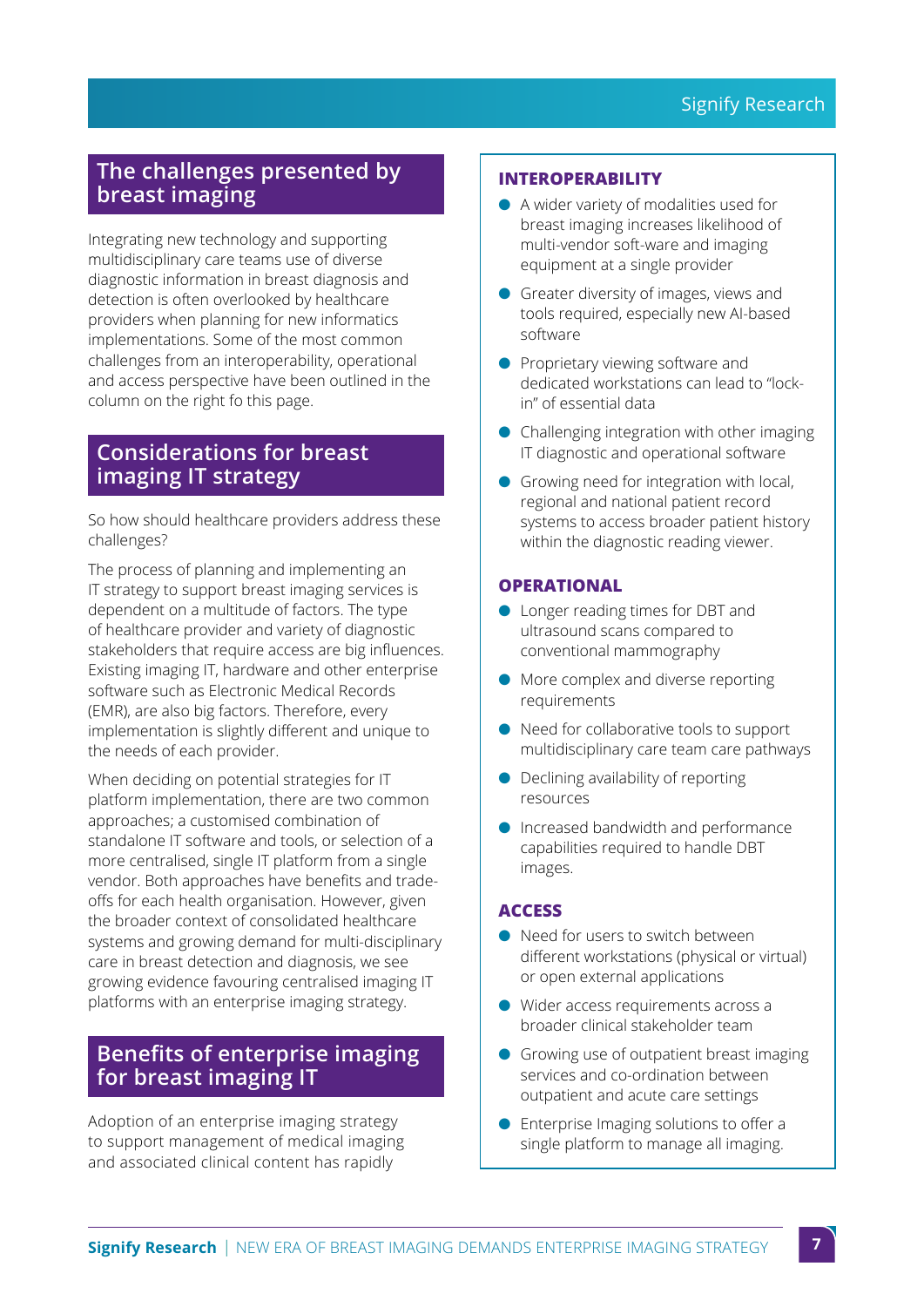#### <span id="page-7-0"></span>Signify Research

progressed in recent years. Many healthcare providers have already taken initials steps towards this harmonised platform-based approach, especially in core radiology services. This initial centralised imaging and workflow platform in radiology also offers a unique opportunity for extension to cover breast detection and diagnosis. Consolidation into a single platform has numerous benefits for many stakeholders in the breast imaging diagnostic pathway. We see the most prominent outlined in the table below:

While there are some nuanced benefits for using a customised selection of best of breed breast imaging IT for some specialist and advanced users (such as academic research tools), the complex and customised integration required often incurs significant cost in terms of funding and time. Moreover, with the progression of adaptive imaging pathways, clinical co-ordination and centralisation of healthcare IT, integration of a multi-vendor, standalone best-of-breed strategy can be complex and costly.

In comparison, a centralised enterprise imaging approach should require far less customised integration. It also offers a critical benefit: freedom for the user in terms of access to a wide variety of detection and diagnostic tools. Given that breast imaging is evolving, users increasingly want flexibility to use a broader range of tools and imaging hardware, something difficult to implement with a best-of-breed strategy. Moreover, an enterprise imaging strategy allows far better integration with the clinical patient records from across the health network. This allows physicians to not only improve the quality of their diagnoses, but also track the longitudinal progress of their patients, collaborating with multidisciplinary colleagues and making interventions where necessary.

| For the user/physician:                                                                                                                                                                | For administrators and IT managers:                                                                                                                                                                           |  |
|----------------------------------------------------------------------------------------------------------------------------------------------------------------------------------------|---------------------------------------------------------------------------------------------------------------------------------------------------------------------------------------------------------------|--|
| Access and viewing of all breast imaging studies, priors<br>and report history                                                                                                         | Improved workflow and efficiency across network of<br>breast imaging sites and central management of all<br>breast imaging services on single platform                                                        |  |
| Multitude of dedicated breast imaging tools, including<br>protocols and viewing specialism for all breast imaging<br>studies (e.g. DBT slabbing and scrolling, graphical<br>annotation | Native ingestion of data from all types of imaging<br>modalities in a standard-based, vendor-neutral<br>manner: 2D FFDM, DBT (normal, compound and High<br>definition), ABUS, Conventional ultrasound and MRI |  |
| Remote access for off-site reading (especially important<br>for clinic and mobile mammography operations)                                                                              | Integration support and ongoing updates of integration<br>with a range of common software tools for CADe, BI-<br>RADS, breast density analysis                                                                |  |
| Clinical collaboration tools supporting cross-discipline<br>communication between health provider sites and<br>clinical teams                                                          | Central platform provides basis for analytics and<br>intelligence on breast imaging operations, offering<br>opportunity for optimisation and maximising ROI                                                   |  |
| Single workstation and viewer for all breast imaging<br>applications, including CAD, BI-RADS scoring<br>applications and breast density analysis                                       | Support for curation and integration of emerging Al-<br>based tools with core platform, especially for growing<br>range quantitative measurement and decision support                                         |  |
| Native embedded workflow, task list and seamless links<br>to providers dictation and reporting solution                                                                                | Improved security and reduced risk for "back-door"<br>cyber-attack with managed schedule of up-dates for<br>single platform versus multiple standalone systems<br>and legacy software applications            |  |
| Integration with broader clinical records and electronic<br>health record                                                                                                              | Improved interoperability image exchange for sharing<br>patient imaging data between core stake-holders in the<br>care network.                                                                               |  |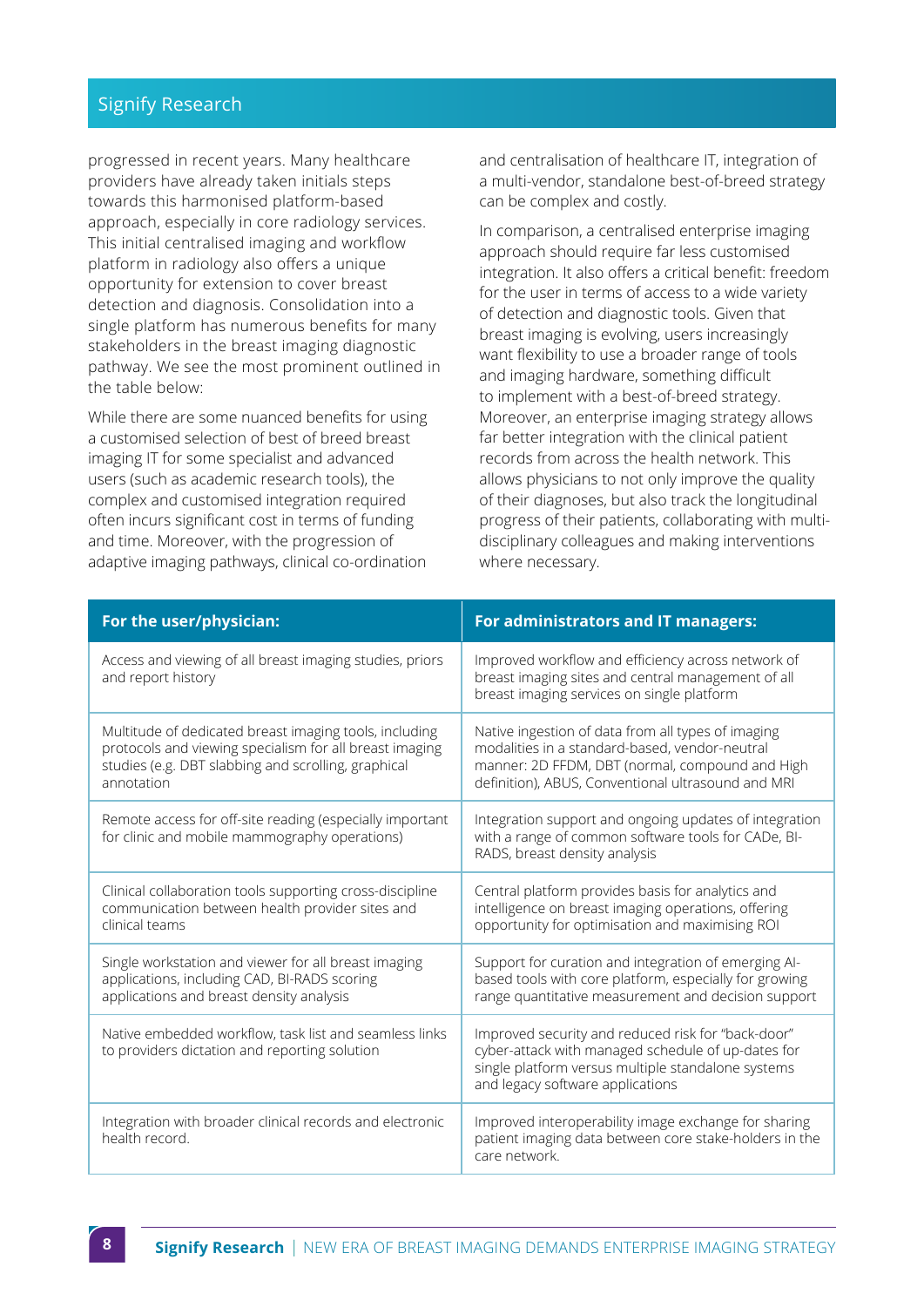# <span id="page-8-0"></span>**Summary and conclusion**

Choosing the right solution and vendor partner to support an enterprise imaging strategy is a critical decision. It can also have widespread impact on a range of diagnostic services. In terms of breast imaging detection and diagnosis, the platform selected should ultimately enable users the freedom to use a wide variety of different imaging hardware, detection software and decision support tools. When assessing the capability of vendors to support adaptive breast imaging, we believe the following factors are most important:

- $\bullet$  Track record of multi-site breast imaging EI implementations
- Mature breast imaging tools including recent technology developments (HD DBT etc.)
- **C** Centralised platform-based approach for core operational and viewing
- $\bullet$  Modular approach to additional value -add services (analytics, BI)
- $\bullet$  Flexibility in terms of architecture (onpremise, hybrid or cloud offerings)
- $\bigcirc$  Can act as long-term partner in terms of service, support, training and security
- $\bullet$  Clear development roadmap for ongoing integration of new technology, especially AI-based diagnostic tools.

Breast cancer diagnosis continues to evolve. An abundance of new technology and clinical research is emerging that is re-shaping diagnostic practices to establish new standard of breast care. However, healthcare providers are having to navigate this transition in context of consolidating health systems, changing reimbursement and declining physician resources. Moreover, many health providers still view mammography as a silo from the rest of medical imaging.

A robust enterprise imaging platform can integrate mammography and other breast



technologies into the full imaging service line, enabling a complete medical imaging record for patients and physicians from many different clinical groups. Some providers have already embarked on the journey of shaping their enterprise imaging strategy, but few have included breast imaging so far. Unifying and consolidating imaging data and content into a single enterprise imaging solution can provide a robust foundation for breast cancer diagnosis. Moreover, by utilising the initial investment made in the enterprise imaging platform for breast imaging services, healthcare providers can also save significant money in terms of hardware, software and services compared to stand-alone solutions and the many challenges of integration.

Healthcare providers assessing enterprise imaging should thoroughly scrutinise vendor offerings to ensure that the selected platform can empower users with the freedom to use a wide variety of different breast-specific hardware, software and AI-based tools. While no vendor today can offer full seamless integration for every diagnostic tool available "out of the box", healthcare organisations should look for vendor solutions that can offer native integration for commonly used breast diagnostic tools, seamless interfacing and curation of broader patient information from the patient record, and a broad service and support offering.